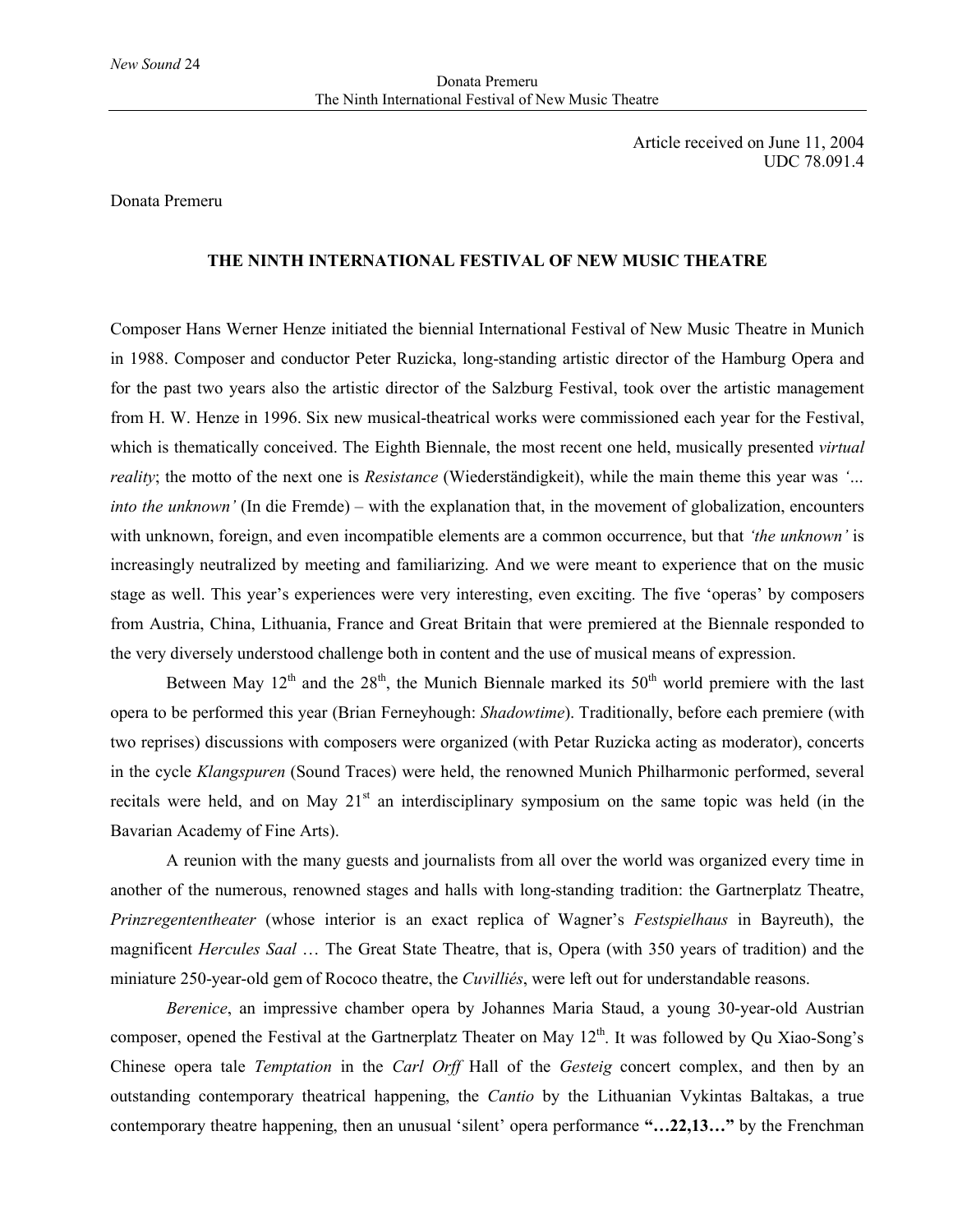Mark André, while the last and most eagerly anticipated work was *Shadowtime*, the first 'opera' of 61-yearold Englishman Brian Ferneyhough, which is not a theatrical spectacle, but rather as the author calls it, a "Gedankenoper" – an "Opera of Thoughts".

The opera *Berenice* by young Staud is bizarre in terms of its content, a real 'horror story' based on Edgar Allan Poe. Berenice and Egaeus live in the same house and are completely different, both regarding their temperaments and their affinities: she is cheerful, full of life and always smiling, while he is a withdrawn sombre bookworm. They fall in love and get married. Berenice soon dies of tuberculosis and Egaeus, fascinated by her sparkling teeth, pulls them from the corpse. Although it was excellently staged and dramaturgically and visually very convincing, it held you at a distance and emotionally uninvolved. Namely, it was written in cabaret style, the horror was underlined by electronic music, while a video recording accompanied all the events associatively. In addition to the singer, the dual character of Egaeus was also played by an actor. The show was already performed at the *Vienna Festival* and will also be seen by a Berlin audience in the autumn. The part of Berenice was performed by soprano Dorothee Mields and Aegeus by bass-baritone Otto Katzameier. The *Klangforum Wien* ensemble was conducted by Stefan Asbury.

A work that was completely different, scenically very effective, textually very committed and full of Bruegelian humour and vitality was the chamber opera, or more precisely, music theatre *Cantio* (May 18th) by the young 32-year-old Lithuanian, Vykintas Baltakas – also a commission from the Munich Biennale made in co-production with the Lithuanian Theatre in Vilnius. In Munich, it was performed in the *House of Art* (Haus der Kunst) theatre. Librettist Sharon Lynn Joyce, a regular collaborator of the composer, combined the Lithuanian and Ancient Greek languages (the people's healthy way of thinking and hymn-like rhetoric) when representing the ancient ritual (by singing Menander's hymn) of saying farewell to/detaining the gods in the city because their lives depend on them. Both the comments of the people and the question "Is it necessary to hail hymns to the gods ('politicians')?" were witty. The intelligently and succinctly spoken (sung) text (subtitled in German) radiates permanent topicality and affects the audience by its weight, while the modern, very expressive music, both effective and focused, is reinforced by multilayered and comical stage solutions. This short 60-minute-long chamber opera is politically committed and it is one of the high points of this year's Munich Biennale. Excellent soloists, actors, mimes, dancers and ballet dancers with the participation of members of the Munich chamber orchestra performed a mini-version of Ligetti's great 'operatic wonder' *Le Grand Macabre*. The performance was led by the chief conductor of the Munich chamber orchestra, Christoph Poppen.

Just as we were surprised by the music of the next 'opera' (at the Muffat Halle on May  $20<sup>th</sup>$ ) **"…22,13…",** by Mark André, also entitled *Music-theatre Passion in Three Parts for 4 Instrumental Groups* (arranged throughout the hall), *Seven Performers and Live Electronics*, so were we thrilled by its staging. Namely, the human drama, the suffering (of individuals, refugees, prisoners in a concentration camp), is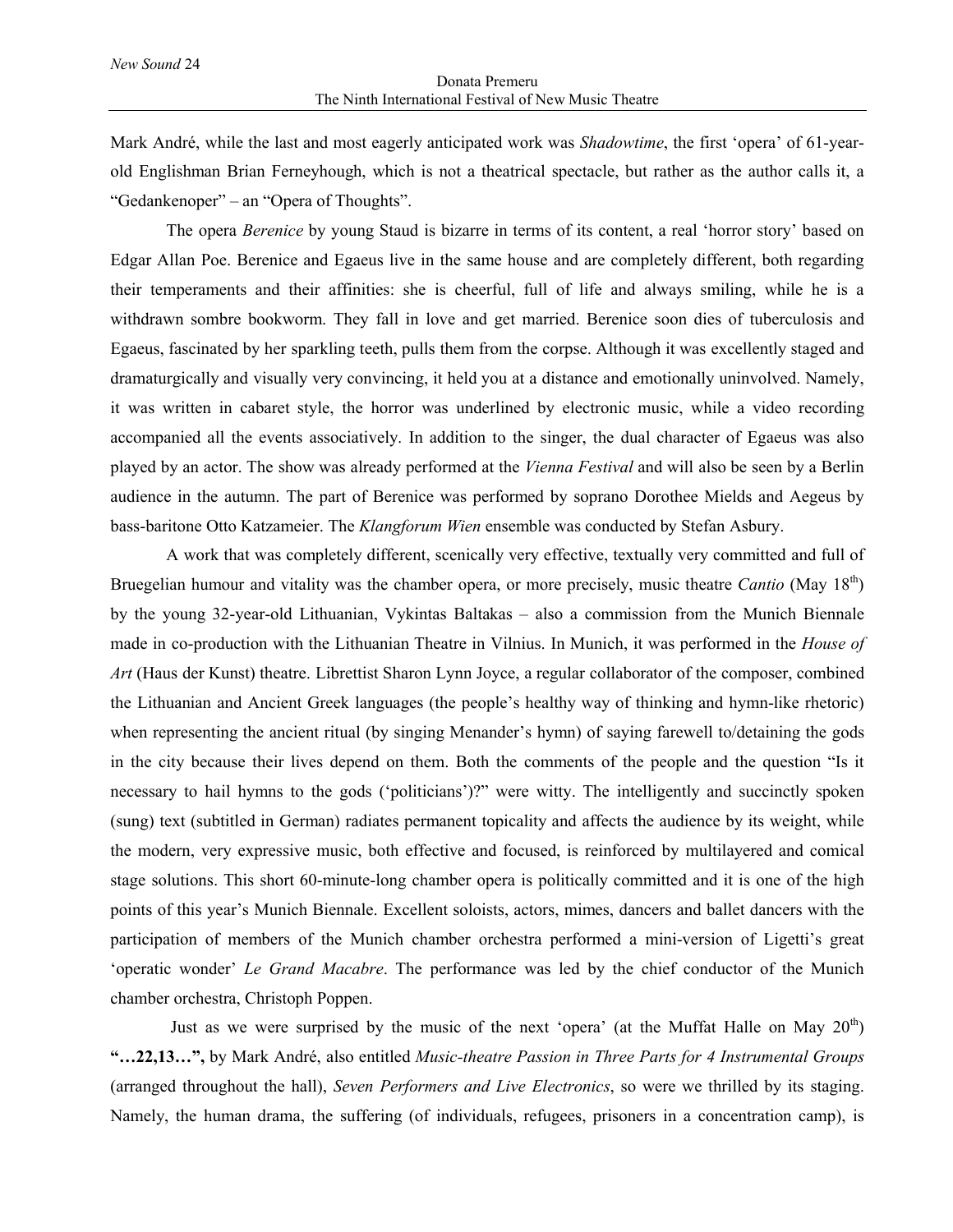## Donata Premeru The Ninth International Festival of New Music Theatre

presented strikingly, with 7 characters and minimum stage activity, but without singing, silently – the only thing heard (without the high strings and winds) is the obscured murmur of voices and instruments with an occasional scream accompanied by percussions and winds with live electronics in new software technology. The title **"…22,13…"** refers to the text from Chapter 22 of the Passion according to John whose Verse 13 reads *I am Alpha and Omega, the First and the Last, the Beginning and the End*. The most eagerly awaited opera at this year's Munich Biennale, Brian Ferneyhough's *Shadowtime* (at the *Prinzregententheater* on May  $25<sup>th</sup>$ ) left us feeling confused. The stage action takes place in seven independent musically complete wholes – one is a concerto for guitar, and the other for piano! Although the author gave his explanations, the question remains. The 'opera' lasts over two hours and seems longer than expected. The music is very complex (New Complexity), highly intellectual, more contemplative (it befits the subtitle) than incidental, and it did not correspond with the stage. Probably due to the insufficiently imaginative and thought-out direction – the basic postulates of stage space were not observed (which is otherwise proven by the successful staging of Bach's and Handel's Passions and oratorios, and even masses); and it is about a tragic moment in more recent European history, when famous Jewish philosopher Walter Benjamin committed suicide on the Spanish border in September 1940 because he could not emigrate to America. And so Charles Bernstein's excellently prepared script for this opera subtitled *Thought Opera* was left without the expected visual commentary. The performance was realized by the sensational *New Vocal Soloists* from Stuttgart (as the choir) and their member, the impressive bass-baritone Andreas Fischer in several roles, and by the members of the *New Ensemble* from Amsterdam, accompanied by video projections and electronic tape (produced in the Parisian IRCAM). The protagonists had doubles in this case as well, not actors but monstrous stuffed white dolls without a physiognomy. This 'thought opera' will also be performed, in co-production with the Londonbased *Sadler's Wells Opera* and the *English National Opera*, at the *Paris Autumn Festival* in October, and in New York and at the Triennial in Ruhr, Germany, in 2005.

The opera that was closest to this year's theme '…*into the unknown*' was *Temptation (Versuchung)* by Qu Xiao-Song of China, which was performed in Munich by the *Berlin Contemporary Opera*, as its second commission from the same author so far. After having spent 10 years in New York, composer Qu has returned to China where he teaches composition at the Conservatory in Shanghai. He does not believe in the possibility of a quick merging of Eastern and Western cultures and although in his opera *Temptation/Trial/Testing* those two traditions do exist in one work, they do not succeed in finding a common language. A traditional Chinese story about a wise man that has experienced the *Nothingness of both Fame and Life and Love*, sung in Chinese (the sensational Wu Bixia, soprano), lasts 100 minutes and, in addition to several indispensable, traditional Chinese instruments, the singers-soloists are accompanied by European string players. The music is impressive when it depicts different emotional states, waiting, emotional and physical pain… while the silence between the long sung monologues is the essence of music speech!